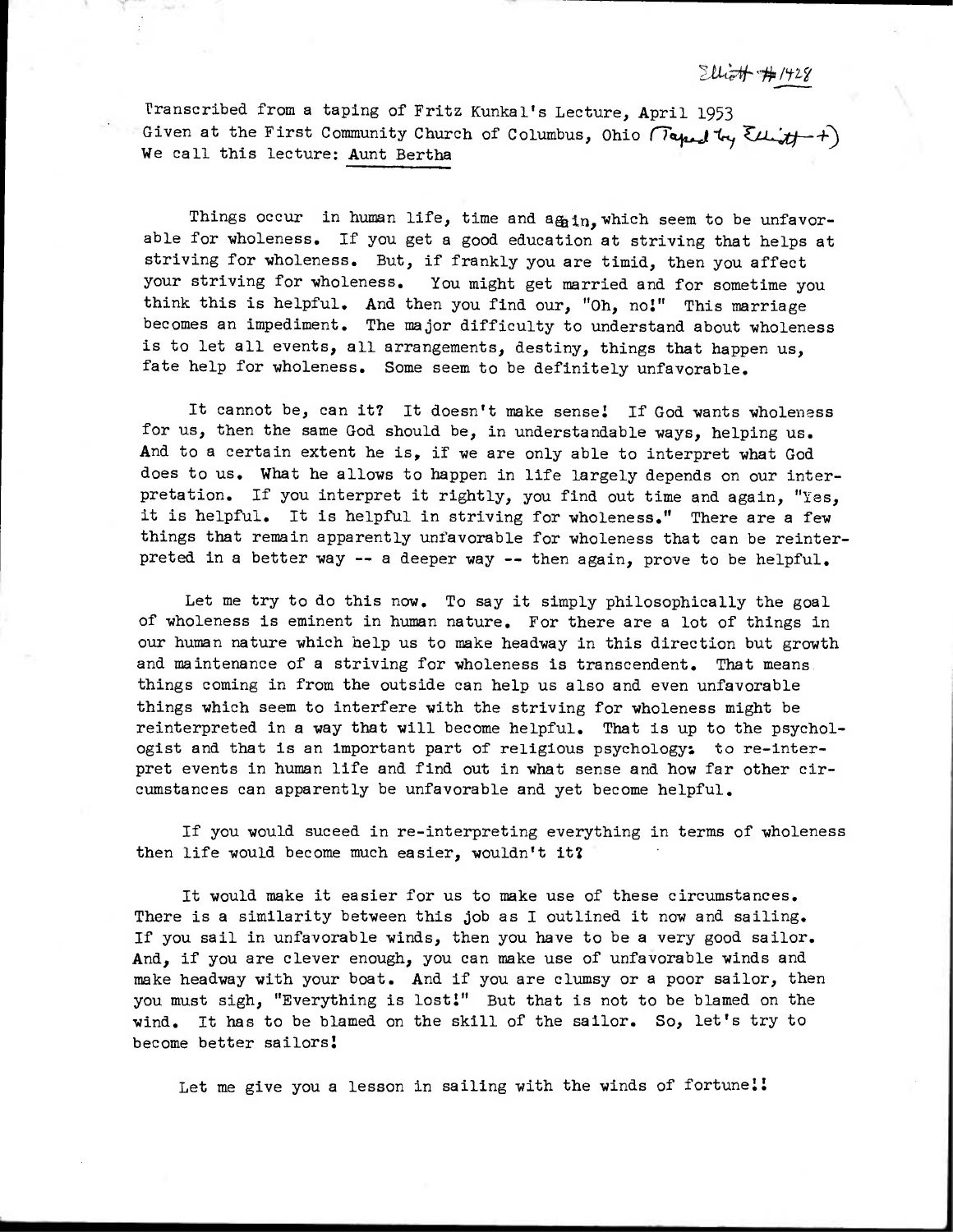## Kunkal -2-

The first things is to accept this law. Let us agree on this. Let us assume, atleast tentatively, that God wants us to become whole and that He does His very best to help us to become whole. That's, ah -- the high tide, and it is up to us to learn to make use of His help. His help is, as it were, the play of the wind. He gives us the boat, the sails, and some skills of sailing -- and the wind is blowing. And now we have to develop the skills and make use of this wind; make use of the currents and make headway against the unprevailing wind.

That means acceptance. Something very unfortunate might happen that interferes with my education: I cannot finish my studies, my training - very bad -- what can I do? I have to support myself. But, you know that many students who think they have to stop their studies -- if they change their minds -- and try to make the grade never the less and are earning their way through college might become better students. The training, hard as it is, might be very helpful for their later development. That would be a rather cruel example, but it would show what I mean.

All right, very important then is whom we meet. What are the friends we find? And certainly, there are some friends, we all have some friends that are helpful that we can use, that we can rely on, ask guestions and get good advice from them, and get help in our struggle for help.

But we also need friends which might be dangerous. They might induce us to drink or squander money and, at the time, they might be very bad friends. But it is up to us to decide how and to what extent and what direction we make use of this direct hold of the other.

Next question  $--$  and if you don't have the friends you want  $--$  how you would like to be friends!! To be in the group that is helpful for him, let's say, for the consecutive development and he doesn't have these people, then he finds them and tries to join the group and he is rejected. Is that up to him? Or did he make a mistake? Or did the archangel make a mistake not allowing him to meet the right kind of people?

I would gladly say, "See, this side of our education is in the hands of Divine Providence, and that's what we mean by archangels -- guides-- in charge of our destiny.

So, we must assume we meet the right people and that it is up to us to make use of them and call them to accept us. And if they don't accept us, who made the mistake? The archangels or you? Only you!

Let's think about it? It is another subject for meditation. Why didn't that totality or that group accept me? And that is when we hear ourselves say, "They never accept me! I was rejected! Poor me!! I'm such a nice guy. Why don't they accept me?"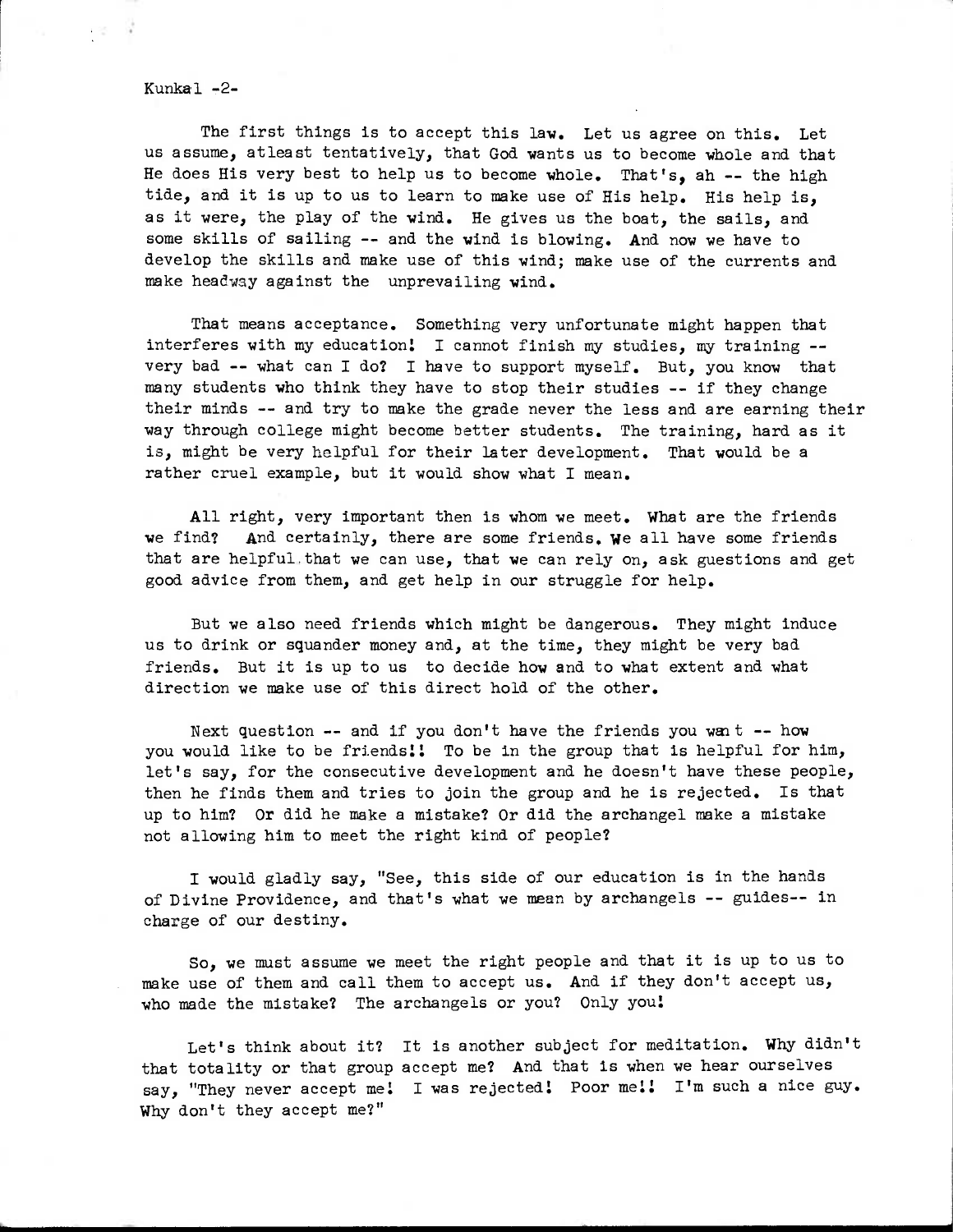## Kunkal  $-3-$

They must have a reason for that! So you had better ask the archangel "Why, my dear Sir Gabriel -- or whatever your name is -- why don't they accept me? You want me to learn something?!! I evidently have to discover some trick, some better way of meeting people -- of introducing myself. It is a lesson that I have to learn."

See how the whole attitude toward our lives changes when you turn a search light on a particular idol!

All right, next... "I was afraid you might get married." With the archangel or against the archangel you find a girl -- assume now you are a man, a boy -- and you find a girl, and you will get married and for a year to come the road of your destiny is decided upon. What does the archagel say? Does this make for wholeness or for scattering?

If it is the archangel and the archangel has allowed you to marry, then there must be atleast a possibility to find a way of making use of the new situation even if it is not directly favorable. It might even look unfavorable but it must be atleast a possibility in the situation for making new headway. The wind is still blowing. You still have your own sail in your hand and you can make headway.

And then there are children and life really begins to be tough! Sailing with kids in the boat!!! Huh?

And, here is a remark which most analytic psychologists agree on- who is choosing the kids for you? You might still be free to some extent to choose whether you want to have kids -- many kids or none -- but once they start coming, then who is coming? It is not up to you anymore. You are completely at the mercy of destiny!

And very soon you have, one, two, three or more, huh!? Did you chose them? Or you might resort to prayer and utter secretly, "I prayed to the Lord that I wanted this type of children."

Look now, did you get them to order and then you refused to accept them when they come?

I know a lady.(I knew her when she married and she was a little particular and had to have a very clean house. You know, only touch...everything had to be in the right place. The paper on the desk had to be at just the right angle,) This is the type of housewife you'd better not marry!

But she was like that, otherwise she wasy a very nice, a wonderful woman and she wanted children -- very badly, she wanted children!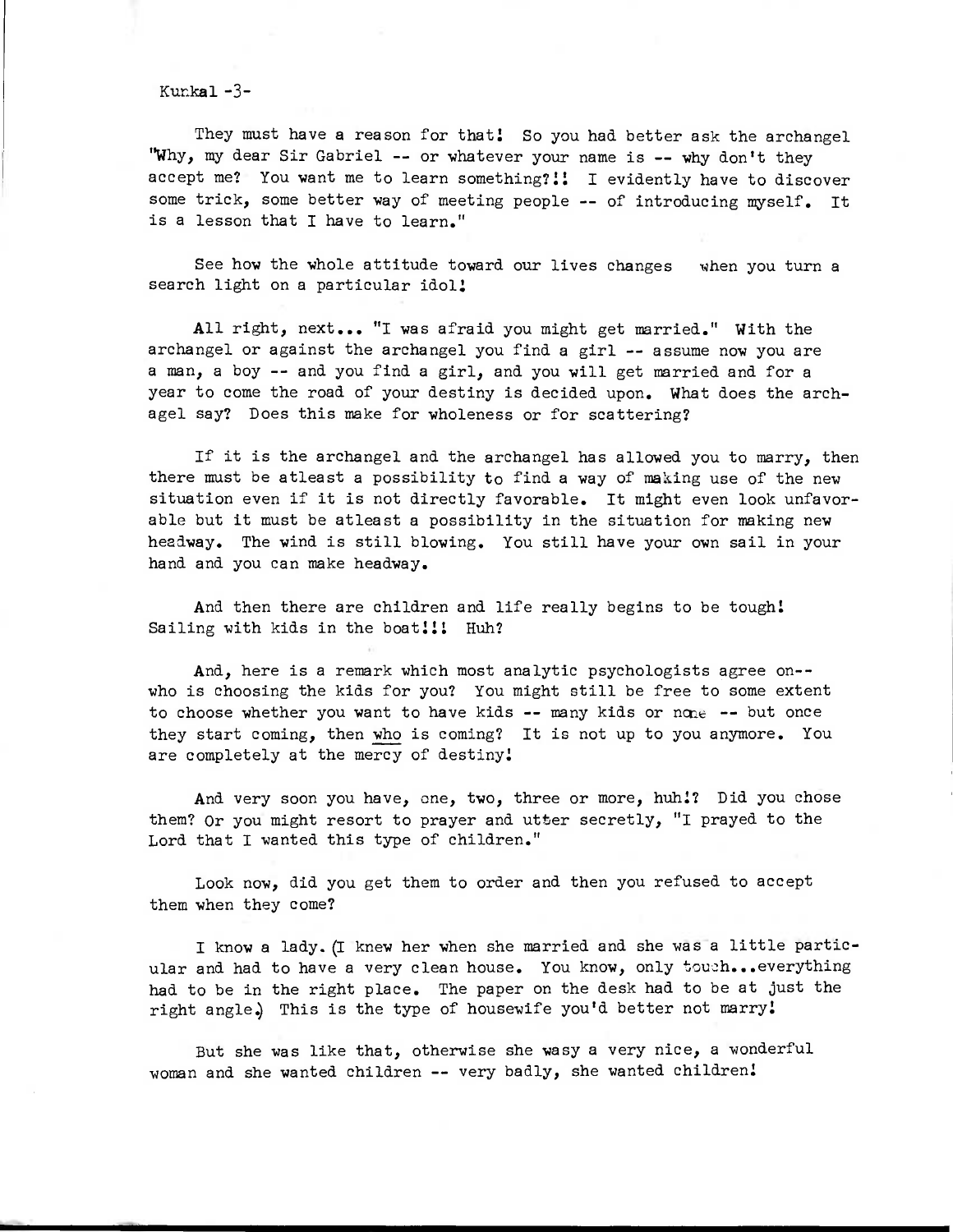**Kunkal** -4-

• **I- looked at-her -now and I- thought about my wife: -I- looked at my wife and thought, "Inat kind of children had God given her?"** 

**Well, crawling little creatures who have their own ideas about orderliness, cleanliness and everything in the house -- a Dutch hause-**  as wigwam! Very soon she had three of them and the house -- you can't **think about the house anymore -- There's a different house!** 

**Her husband had become happier in the meantime because he didn't like the angular position of the paper on the desk. He wasn't going to break the pattern you know.** 

**Wat happened in such a case? She bad her virtues and she sticks**  to her virtues that she has inherited from her ancestors, hundreds of **centuries back, where ancestors had been proud of cleanliness. Hear', the Dutch house is noted for that!** 

**And now she had to learn the hard lesson that even Dutch infants are infants and they.don't care for cleanliness.** 

**Let me anticipate the result of this hard chapter. The lesson she has to learn is an enlargement of her consciousness. Her consciousness at that time, "very nice", but it vas a little narrow and rigid and she stuck to rigid valuations. She bad to learn the unbelievable act that kids are wonderful even if they mess up the whole house.** 

It's hard you know! But you be the judge. Is this woman two years **later -- when she has learned the lesson better off than she was two years earlier because she learned her lesson: Of course she's better off!** 

**But that's only the beginning of the story. This lady, as you might imagine, is extraverted and she wants people to be clean, exact, faithful**  and busy. Keep busy! Do something! Don't stare!! Hu h? Look into no**thing? Leisure time??? "Keep busy, busy!!!!! HUh? 'Busy!" "Life is short!"** 

**Do you know her? She is rather frequent. I don't knov whether this type of people live in Ohio -- but somewhere near ve find her.** 

**That's how she is. And, believe it or not, God gave her three introverted children. All introverts, besides being messy and crawling around. They were dreamers -- big eyes -- and look, staring into nothing!** 

**As you tell them the story, they listen to this story with mouths open and hear it all -- like real quaestors, like real artists would -- wonderful**  kids, but they gave up busyness. Really?? Hey!!! Their imagination is **busy all the time, but they never can concentrate on anything. So, they will be poor students. That is clear when the kids are three years old. They never could be students in the sense of the word in our extraverted**  educational system. They simply didn't fit.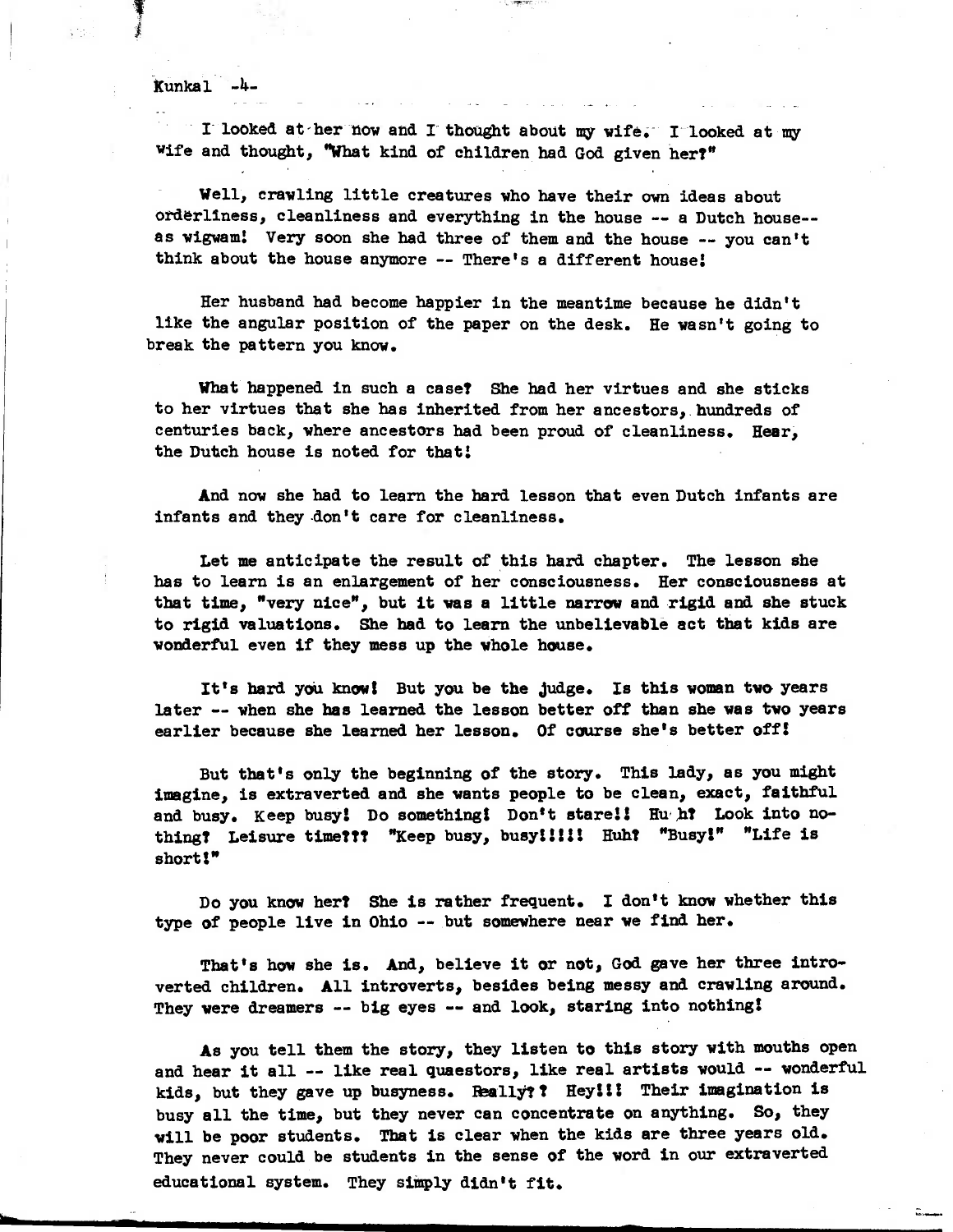Kunkal -5-

So, their mother's ambition broke down. It was inevitable. There seems to be a spiritual law that extraverted parents beget introverted kids. I don't see why it has to be so. By the same principle, it is as if the archangel only would sadistically call the poor parents to learn what is introversion. God made them male and female. It is quite an educational system, boys and girls, but God also made them introverts and extroverts and well -- you try to get along with that -- study what it is!

What are the virtues? See the poor lady! She had developed all the virtues of extraversion; exact work, hard labor, and schedule. Planning her days knowing exactly when she had to go to the grocery and when she had to be back from the market. She was destined to do it. Her virtues were unlimited there. But the bad thing about these virtues was that they were limited and their opposites were not recognized as virtues.

Now, if you think of the introverted child who hears the story -- has heard the story the day before yesterday and still is full of it -- and still walks around slowly with big eyes; forgets what was supposed to be bought at the grocery and comes home with the wrong kind of carrots and still thinking, "What color is thunder clouds?" Scolded! "Isn't the sun always red?" "Mommy, why is Mr. Clark not married?" "Is there a Mrs. Clark?" What a question:

But, her husband is enjoying it because her husband says, "It reminds me of my mother. My mother used to be like that. She was an introvert. How good -- you belong to the family."

So, you can't assume that the choice of children and even more the choice of grandchildren is even right in the hand of God.

Oh, I wish you could visualize your grandchildren! Ho!!! Humm.... look around at your weakest spots, where you are blinded.

So, here is someone who is absolutely blind regarding modern music. How do you call it? Atonic music? Suppose you do not understand a bit of it. I don't know it either:

Then you can assume that one of your grandchildren will be an atonic musician. It is almost sure that he will!

Look at your other weakness -- something that you do not understand -- Let's say you cannot understand politics. When someone talks about politics you turn away. You hate it! You dispise it! It is ugly to you.

Well, of course, one of your grandchildren is bound to become a politican. The archangels have notebooks you know, and they note down where your weak spots are and then they look it up -- another grandchild,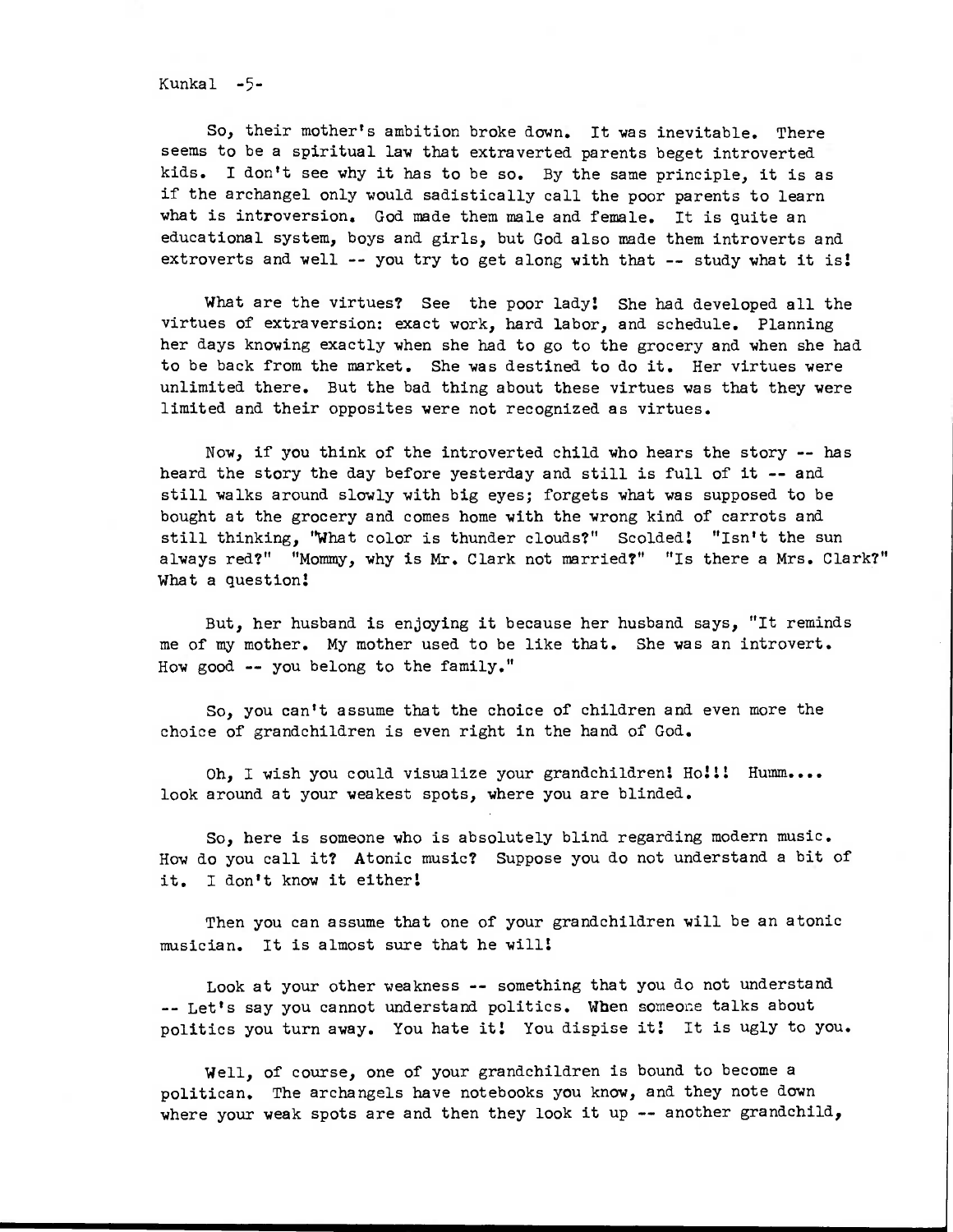KUnkal -6-

"Lets see -- what do you need? You are too poor in politics. I'll give you a politican. Here he is."

And when he comes along and he is already a senator when he is born. He is a born senator. All right -- what can you do about it? Will you rebel against the Living God? Or will you begin to? He starts running the business as soon as he can open his mouth. That's what senators do. So you watch him, and you dislike it! Then you say its my flesh and blood, well  $--$  it somehow must have been in me, dormant. I never thought of it. I never could do it; or I rejected it. But it must have been dormant inside me.

In Biology you find things of this sort. It changes from generation to generation you know. But here is a body, your grandchild! Help educate it in meditation. Look at this new creature with seventy years ahead of him and try to visualize what he will be like eighty years from now -- a retired President from something -- and marvel! Try to feel your way into life. That is not only feel your way into this new creature, this particular individual -- Oh, no! -- you have to do more than that. You have to feel your vay; identify with the whole of life. This miraculous creative power which gives you help through introverted children! Atonic musician! And here's another one, a future politican and what about the next one? And, anticipate what will come in the next five years! Each year a new grandchild opening up new vistas of life. A whole new province that you don't like. What a better life!!! Twelve of them! Each one of them represent something I dislike! There are twelve provinces in life which I dispise. And of course, the answer, "Yes, and there are more than twelve! Be glad when you stop at twelve. Otherwise we might give you thirty-six!!"

But, isn't that great! To get all this education each grandchild will open a new province of life for you!! There is not One American Way of Life there are thirty-six and you are educated and initiated into new American Way of Life at each grandchild. What an education! How much do you have to pay?? That is another question.

Nov, we are carefully being initiated into life and then it gets still-born. (One more step and then we can turn to something else,) They start fighting. One is taking sides with the underdog. Mind you, people do this you know, they complusively identify with the underdog. But the oldest child usually identifies with what? •..the upper dog...1What is the opposite to underdog? Conqueror? (If we took a vote here, the large majority of people would say, "Yes, I identify with the underdog and a few people, if they were honest would say, "I identify with the conqueror.") Nov, among your grandchildren there will be -- let's see three that will take sides with the underdog and one or two will take sides with the conqueror and you, Grandma -- I'm really talking to the Grandmas now -- this is a hard topic!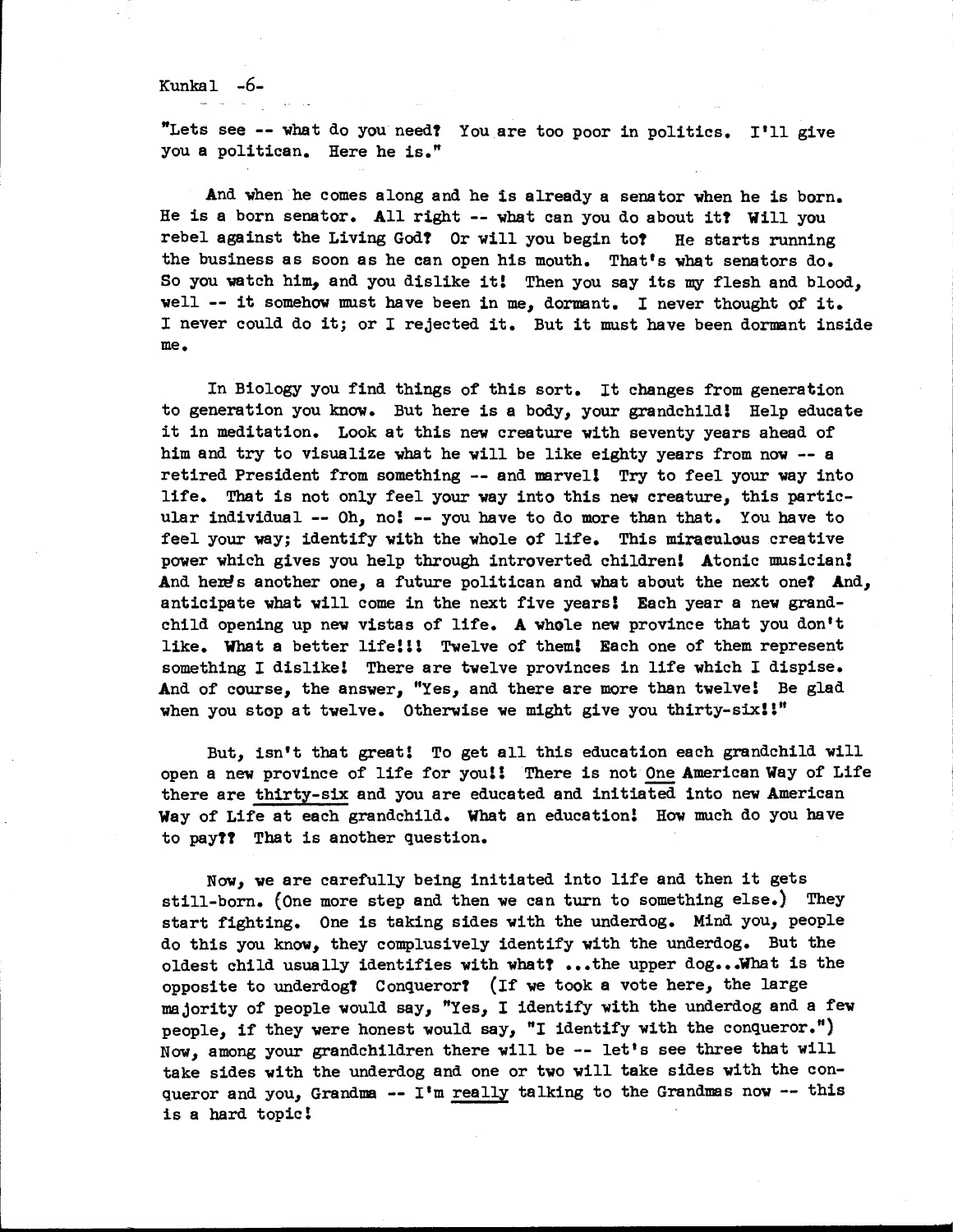# **Kunkal** -7-

**Time out for Grandmas! And Grandmas onlyand future Grandmas. Grandma doesn't like the fight and she does care to know what it means "underdog and conqueror" or what the implications are, but she wants the kids to live in peace.** 

**"Ah, be good children. Be Christians. Shake bands." If it were up to Grandmother, they would do nothing but shaking hands all day long!** 

**All\* right, all right..."Let's fight! I hate you. I will beat you up afterwards." And Grandmother looks..."but let's not quarrel as long as she is there." Nov, that's what means "good children." Its kind of a lie, but nevertheless... But Grandmother is a kind of . lie detector at the same time. She finds out that the kids really want to fight. What can she do? "I'm such a peace loving person. I am thriving in harmony and wherever there is dis-harmony I get my headaches. You know, I cannot sleep! I cannot eatt!" Poor Grandma. She has a very bard time. She gets nervous and finally she quits baby-sitting altogether. Now, this is a terrible thing for a Grandmother. But she cannot stand it because the kids always fight. There's too much friction between them. So many differences!!!** 

**"Why did God give me all these grandchildren?" The archangel says, "Madam, just don't stop. That is what you need. You have to learn. First study the noise and detach yourself,"** 

**"I should detach myself from my grandchildren? You want me to become a Buddist?" Yes, so -- become a Buddist; detach yourself. And. become more**  than a Buddist; become a Christian. Real Christians are supposed to be **peacemakers. 4 good translation of the Greek word is "peace maker", the**  one who produces peace out of nothing. And the peacemakers are supposed to be called "the sons of God." In the case of grandma, of course, she **would be a dauèhter or grand-daughter of God because she can make peace.** 

Now, how can she learn to make peace? It becomes a question of life and death for her. If she wants to make, create peace, that is, a peace out of nothing. Then she is a great grandma. If she does not learn this **lesson, she goes to pieces and will be sent to a sanatorium sooner or later.** 

All right. How can Grandmother become a peacemaker? God gave her **the great gift from the very beginning. Life saw that she would be a grandmother one day. Maybe she would become "The Grandmother of the Year,"**  Do you have such an institution in Ohio?

**Nov, who Would you elect "Grandmother of the Year"? The one who is**  creative peacemaker, creating peace out of nothing.

**How can she create peace out of nothing? If she would only watch**  her youngest grandchild she would learn what introversion is. She would learn to have big eyes and to see the truth behind the truth.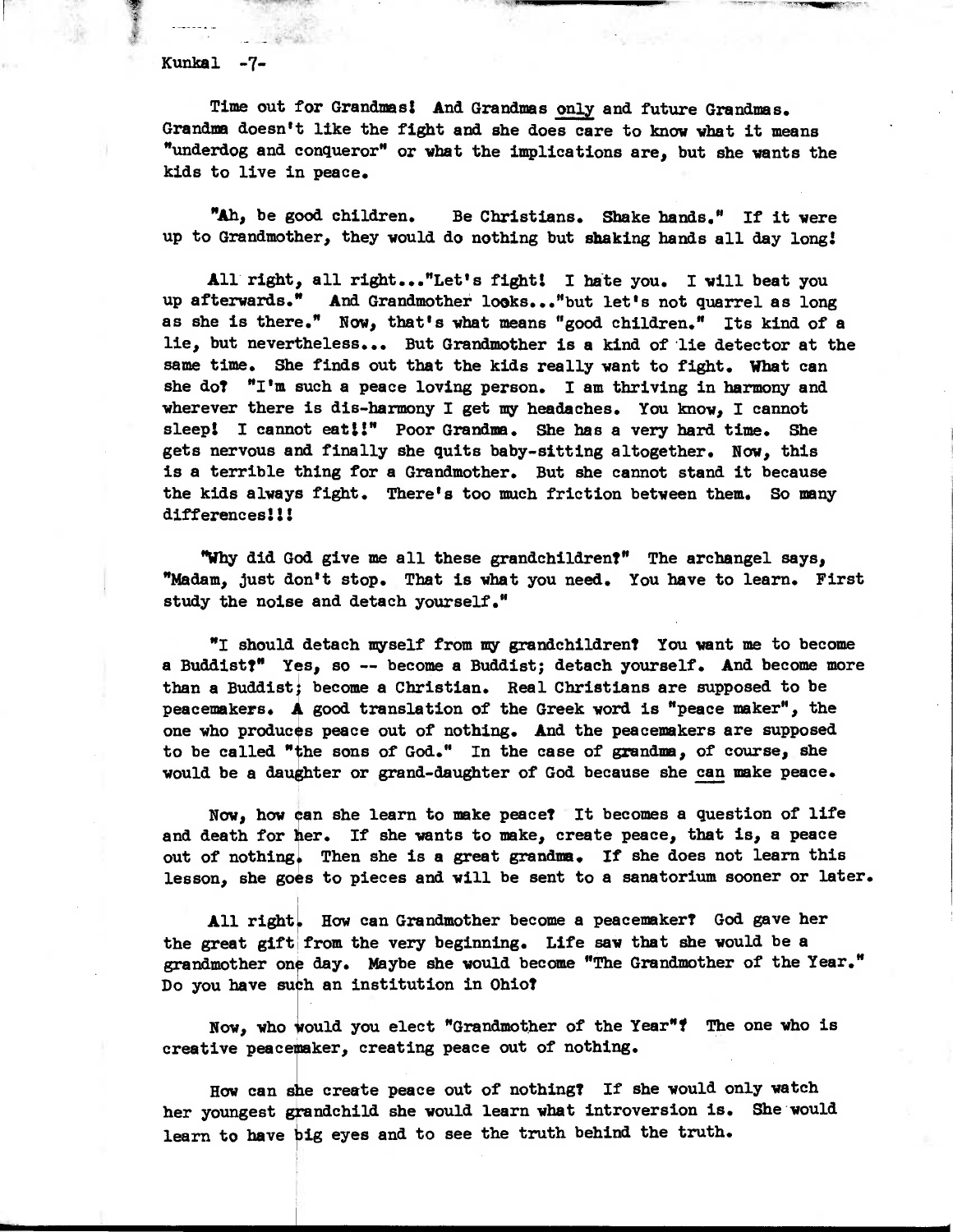**Kunkal -8-** 

**In other words, she would stare into nothing and time would not matter to her any longer and out of this nothing -- the images would emerge like forms emerge out of fog, and she would say, "Once upon a time..." and the children would be fine! "Go on...go on...go on...Once upon a time what?????" Like the thread out of a spinning wheel, the creativity of the human mind would run in neverending flow,of creative imagination and there would be peace and the children would be better off because their imaginations would develop and Grandma would be wonderfully at peace within herself.** 

**And if they had a tape recorder somewhere maybe they could make a**  best seller out of it. It might even pay, huh! "Grand Sitting in Peace."

**There are a few grandmothers like that who I think would have guessed that the archangels are right trying in innumerable cases to educate**  Grandma's for their job, but they fail. They go on strike. Grandmas go **on strike. The union of grandmas is strong. Instead of accepting their prison of babysitting as a training for creativity -- more than that - training for their own individual creativity and training for shaping up**  the imagery of the next generation. Who? The kids!! Fifty years later **they will be grandmothers and grandfathers, both. And if our imagery is as clear then as it is today, then we grandparents don't grow up to be grandparents anymore. We die out, we go down!** 

So, ladies, grandmas, won't you please change your ways of life! **Something here in your brain -- there is a switch somewhere -- where you can switch from extraversion to introversion and from dryness to creativity and that makes you peacemakers.** 

**Ladies, if you manage to become peacemaker regarding your grandchildren, this business of peace making will spread maybe five or ten years. Maybe this business of peace making will spread and the peace will last twenty years, thirty to forty years. That would be worthwhile, wouldn't it?** 

**, If we only could cooperate with the educational efforts of the arch**angels! All right, let's go on...children, grandchildren to be accepted.

**Another word about the lack. Suppose there is a mother who would really love to be a real mother of real children and she has had no child. Life doesn't give her children, and what does she do. Is she going to be**  unhappy? If she has a reason; an alibi; say "I'm unhappy. I'm negative. **I'm nervous. I get neurotic because life hasn't given me children." --see the education of life is very complete and a very creative institution -- (You learn by getting something, usually something that you don't want.) She and you learn that sometimes you learn by not getting anything. Out of hunger she gets creative.**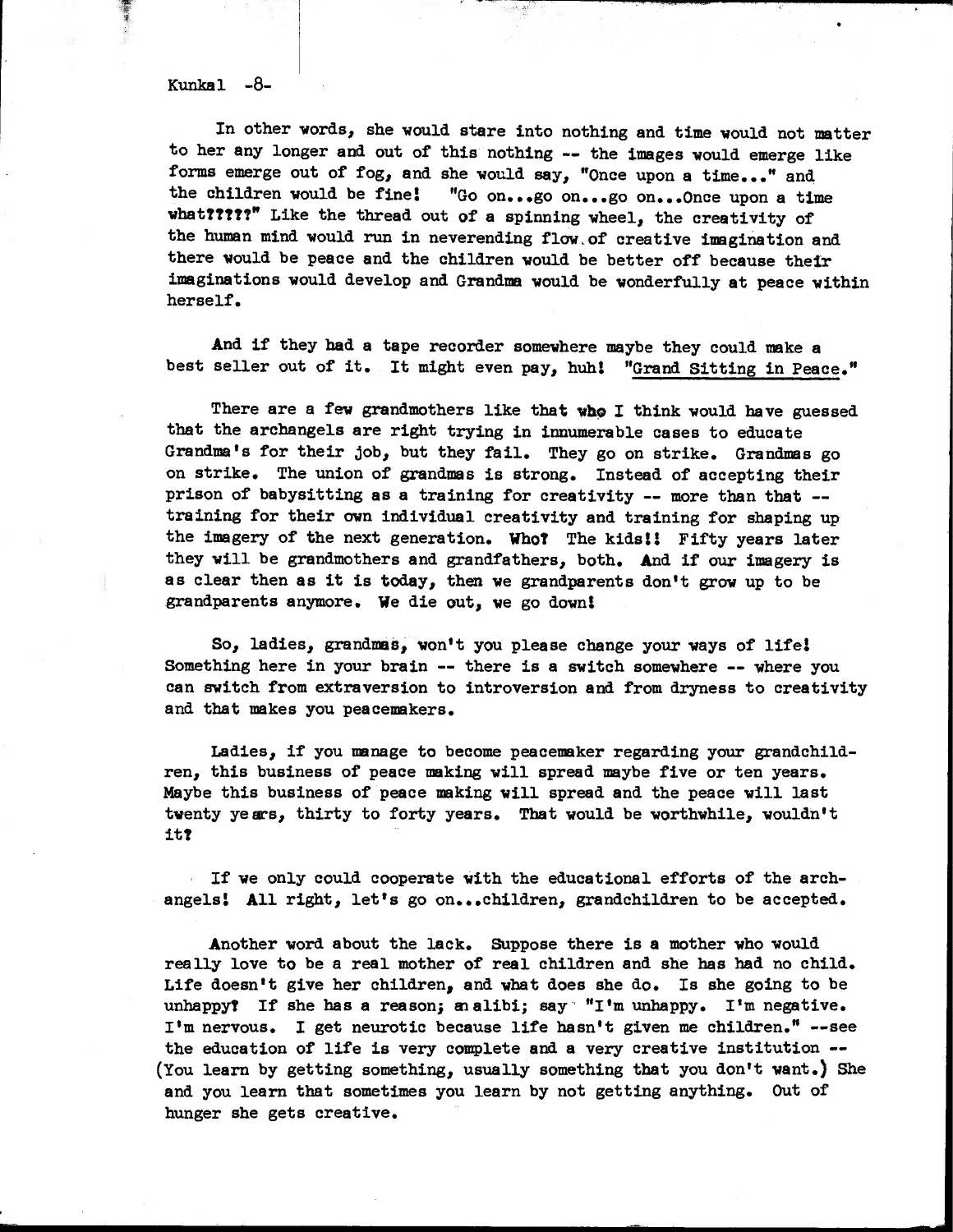**Kunkel -9-** 

## **rather**

Well, let's go on. All this is / natural and in the frame of **natural relationships, relatives. Very nice! But it goes far beyond this. The archangels are very, very clever creatures I think. Really, the archangels might even be former novelists. And just as a skillful novelist is trying to plot what is novel in order to unfold certain aspects of the human character, so these archangels try very strange things sometimes. Apparently impossible complications of human relationships; they make use of all kinds of catastrophes, such as earthquakes,**  fire and flood. Something terrible happens and probably-- an Aunt Bertha. Usually her name is Bertha.

**Aunt Bertha sends a letter, Usually a night letter saying, 1We left our house. Our house was burned up last night,or,we are burdened and ve are coming tomorrow. I am bringing five suitcases and five cats. And so, I'm coming. Bertha."** 

There she sits, on her five suitcases, surrounded by her five cats **and she wants you to be hospitable. She looks--if you see her you cannot help but being glad--"Aunt Bertha are you there!"** 

**"Yes, here I am my darling. And I will stay here. You have such a wonderful place here." And unless you are aware of what the archangels do, you might have a breakdown immediately.** 

**But here is the jtice of this lecture, if I could give these lectures really time, with any success the sanatoriums vould be empty and unemployed. You, psychologist, would be out of a job! So, you's better go and see the psychologist and he should tell you -- I wish he would tell you what this is for -- You couldn't avoid Aunt Bertha. You will have to live with her**  for atleast six months to come. Why?

**Why on earth did the Lord God do this to you? Have you done something evil? Or what is the reason? Then he would say with resignation, "I guess**  I have to learn a lesson." Isn't that the heart of theology? Well, what **is the lesson that you have to learn? Be hospitable. Be patient.** 

**But five cats! "Yes, they do have lovely qualities," says Aunt Bertha. And she always wants to play Bridge. She is so deaf that she Cannot listen to the radio and she has to play Bridge. Bridge! That's just what you don't like! You cannot stand Bridge!! Not anymore, the archangel wants you at your age to learn and love Bridge!** 

**Nov how can we go about it? That's up to you. You: are in the bands of the living God being educated without cost by the archangels themselves.**  The best psychotherapy that exists! And part of this education, this par**ticular chapter is "Learn to Play and Love Bridge:**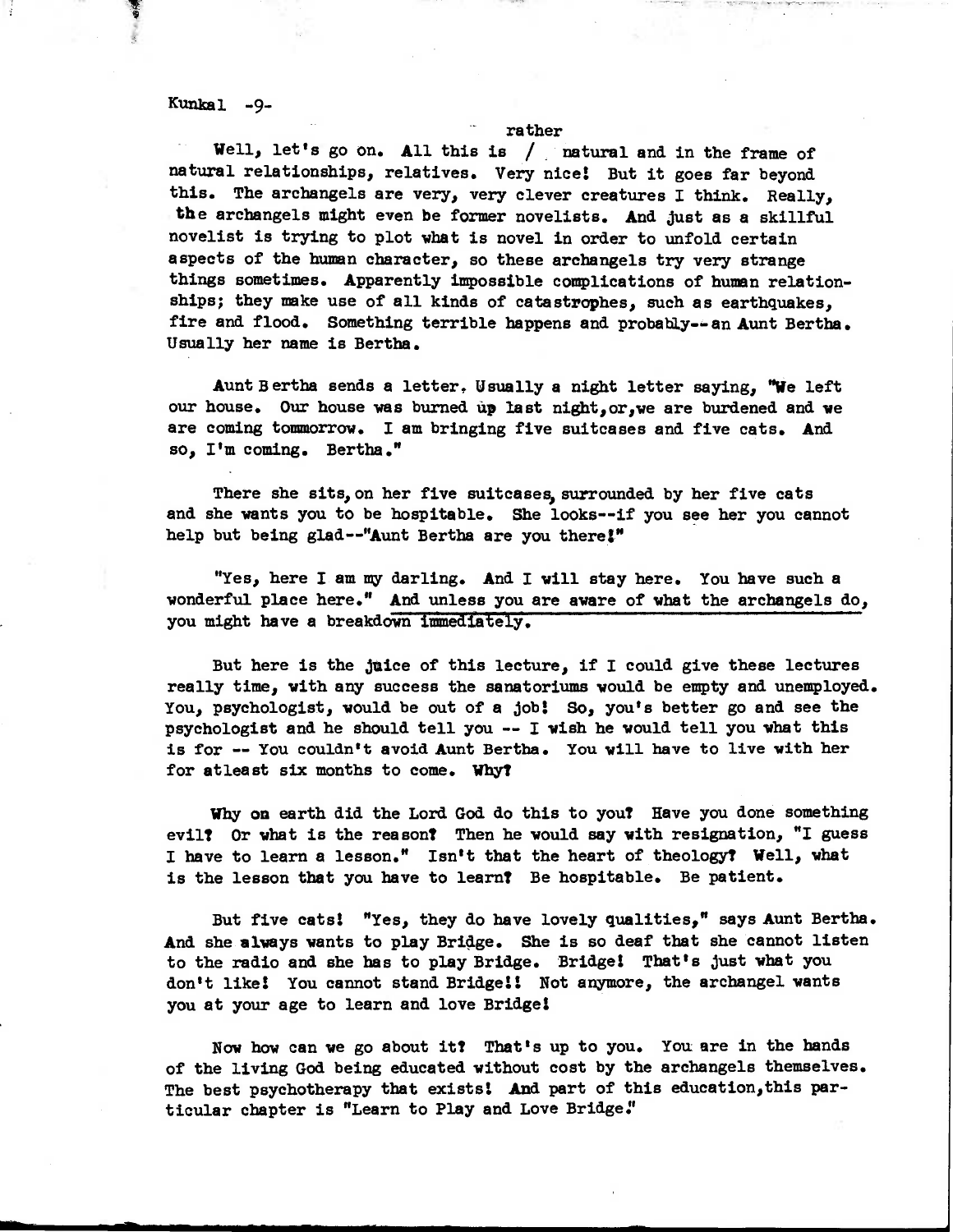**Kunkel -10-** 

**How can I do this? Where is this undertaking leading? If I had my schedule now! "We will go to bed at 11 o'clock, won't weft "And we can start playing Bridge at** 8 **o'clock and we will have from**  8 **until 11 every night." "Isn't that wonderful!" And you brace yourself!** 

What is it you have to learn. Evidently you have to remain positive **in a situation that would turn everybody negative. Is that so difficult? You have to learn to do it. Read the confessions of Peter who has been in prison for a long time. There's one in particular by Dostoevski, a Russian novelist, about a lad in prison in Siberia where he had to adjust to all kinds of impossible situations. And he said, "the worst thing of all was he was never left alone. All twenty-four hours of the day he had to be with other prisoners." That was the rule there and this was bad on him. But, he finally learned it and he learned to love the souls of these peasant that he was living with.** 

**Now, why on earth shouldn't you discover the soul of Aunt Bertha? Or are you content to think Aunt Bertha has no soul. Sure she has one! And you find out what it is. Don't you have any eyeglasses? Look! Get out your eyeglasses and look at ber. Watch her while playing Bridge; all her reactions; all her behavior patterns and discover what is nice in her and you will .find lots of lovely things. I don't have to tell you how nice Aunt Bertha is, you can find out most of it by yourself.** 

**And then invite other people. Other in-laws, so that every chapter is -- Oh! I should have said it earlier; I skipped it. Let me do it now.** 

**When you marry you think you know whom you marry, do yout I think to some extent we do -- though somehow or other they descend because there is another whom you married because he's always difficult. That's true.also. -But even more trye is that this person to whom you attach your awn life -- is not alone and you might be cautious and careful then in chosing your mate, but can you choose your inlays? They are quite different from what you think they are. And again, the rule holds good. The archangel gives you the inlays you deserve.** 

**Who are you? Who am I? Can easily be answered by a list of your inlays. That is the list God gives you to work with and to learn by. Aunt Bertha is only one of twelve.** 

**Here is my list of twelve and now I know from this what I am not!**  I'm not patient. I am not charitable. I am not -- what? warmhearted. **I'm not a loving person. All of these qualities I have to learn and here is my darling Aunt Bertha who will teach me all this! Shouldn't I love her? "Aunt Bertha, if you stay with us two years and I died after that then I am safe to go to Heaven."**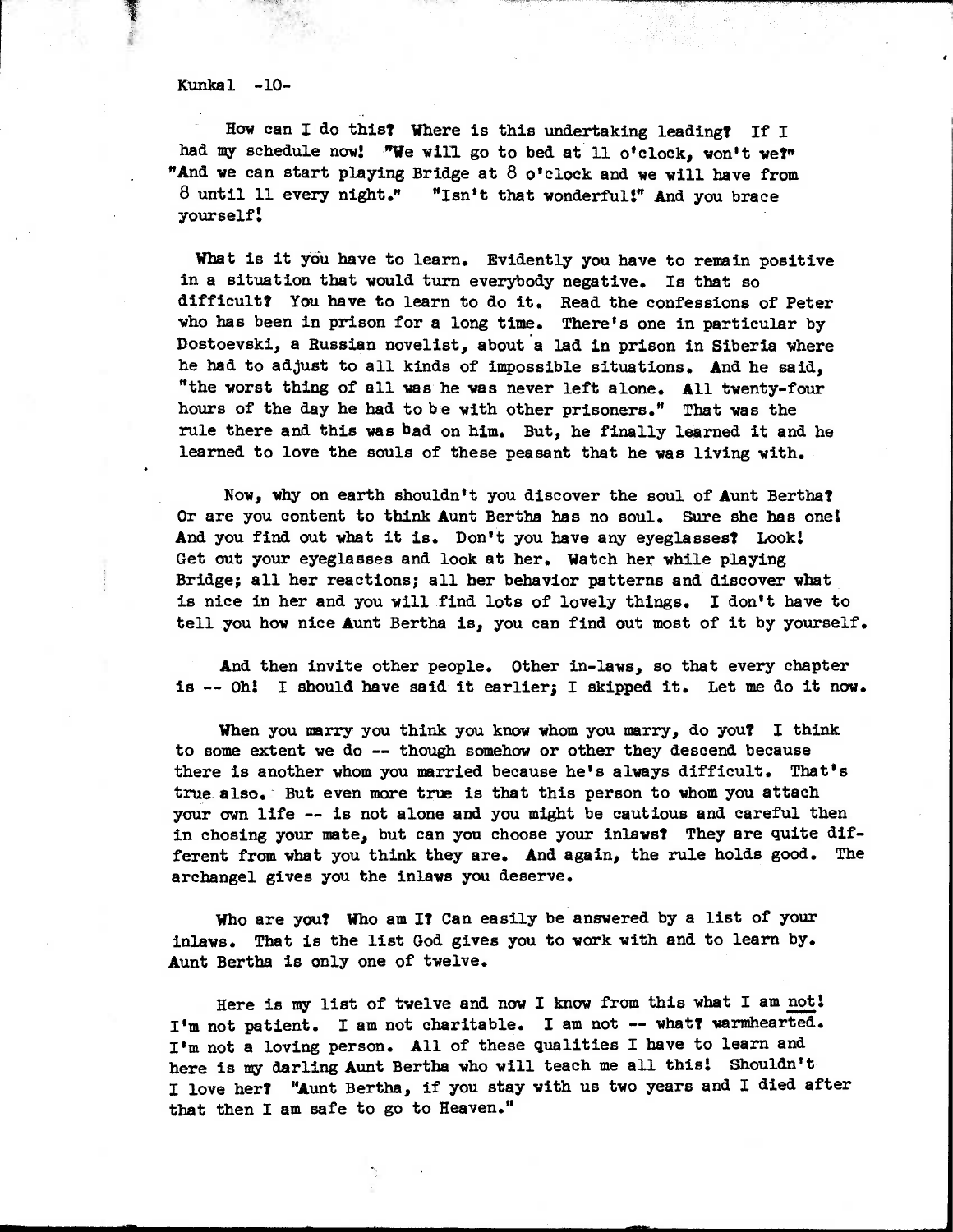## **KUnkal -11-**

**All right. So we really should be grateful for these lessons, shouldn't we? I guess that is so. And, we in psychology, being forced to study these relationship very often, did what all scientists do, we created technical terms . . That is the safest thing for a scientist to do. We have, you have, lived for a long time with the right name and then we came to America, and we had a chance to reformulate our terminology and we investigated very carefully what these things should be called. Finally, we decided on the technical word taken from the kitchen and the life of the housewife, a "grater."** 

**You know what a grater is? Something you grate with. In the kitchen you have this thing to grate with and the best graters are those in which one lemon is being grated by another lemon. And that is just what the archangels do!** 

**Gee! You know, being grated -- I and Aunt Bertha. I am a lemon, I know, and so are you and you, and I look -- we are forced to live under this one narrow roof year after year -- maybe three years to come. And day after night, this machine is grinding and the two lemons grate each other. Won't we be successful! Isn't it marvelous, what life does if you only cooperate!** 

If we cooperate too sweetly, as if we were oranges, everything would **be all right wouldn't it. So, why call each other lemons. Let's cooperate with the archangels.** 

**That's all I have in mind to say. I have to be able to say it the right way. It is a subtle inner reorientation; revaluation while looking, but it has to be honest. You know pretense does not help at all. You cannot play/act in such an action. You're really tested to your kidneys! Wait just a minute -- You have to look at Aunt Bertha honestly and feel actually as you feel toward her.** 

Here am I; here is my "eye doctor" revealing antagonism for a **case of absolutely different living -- our life schedule should be**  quite different -- but now we are forced to stay up until 11 o'clock and **can't allow ourselves to go to bed before that -- up to then we have to go through with it.** 

**But we are not alone. And try to see it! Here am I caught in this predicament and I know it so well -- for months I have studied this now- and I know how she feels and she is and that she doesn't approve of anything I think or say, but we have to carry the load together. •** 

**We are like two mules with a heavy load hitting each other and there**  is God. There is God, God, the government of life; the archangel who **arranged the whole thing. (I often feel there might be more than one, maybe two or three archangels. Then my guardian angel and Aunt Bertha's**